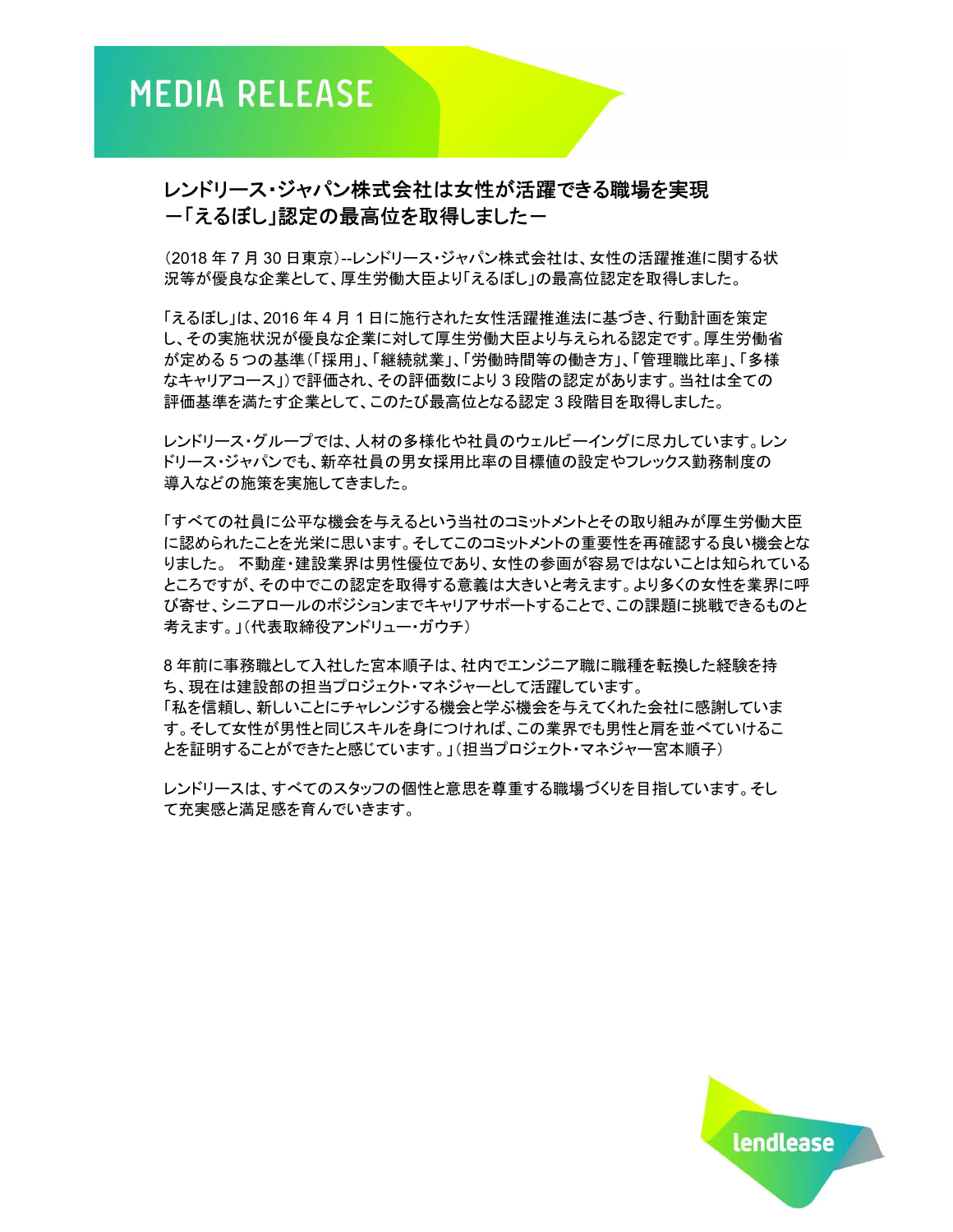詳細については、以下担当者にお問い合わせください。

青根 静 マネジャー コーポレート・アフェア 080-3578-3971 shizuka.aone@lendlease.com 平林 千洋 コーポレート・アフェア 080-3578-4603

chihiro.hirabayashi@lendlease.com

#### About Lendlease:

レンドリースは、オーストラリア、アジア、ヨーロッパ、アメリカにおいて不動産とインフラストラク チャービジネスを展開するグローバル企業です。当社のビジョンは " TO CREATE THE BEST PLACES", 世界中の人々の生活を刺激し豊かにする場所を創 ることです。

オーストラリア・シドニーに本社を置き、オーストラリア証券取引所に上場、世界で約 12,350 人の社員を擁する企業です。

当社の強みは、不動産開発、建設そして投資の事業セグメントに表れています。この 3 つの セグメントのコンビネーションが持続可能な競争力を生み、お客様へ革新的なソリューション の提供を可能にしています。

www.lendlease.com

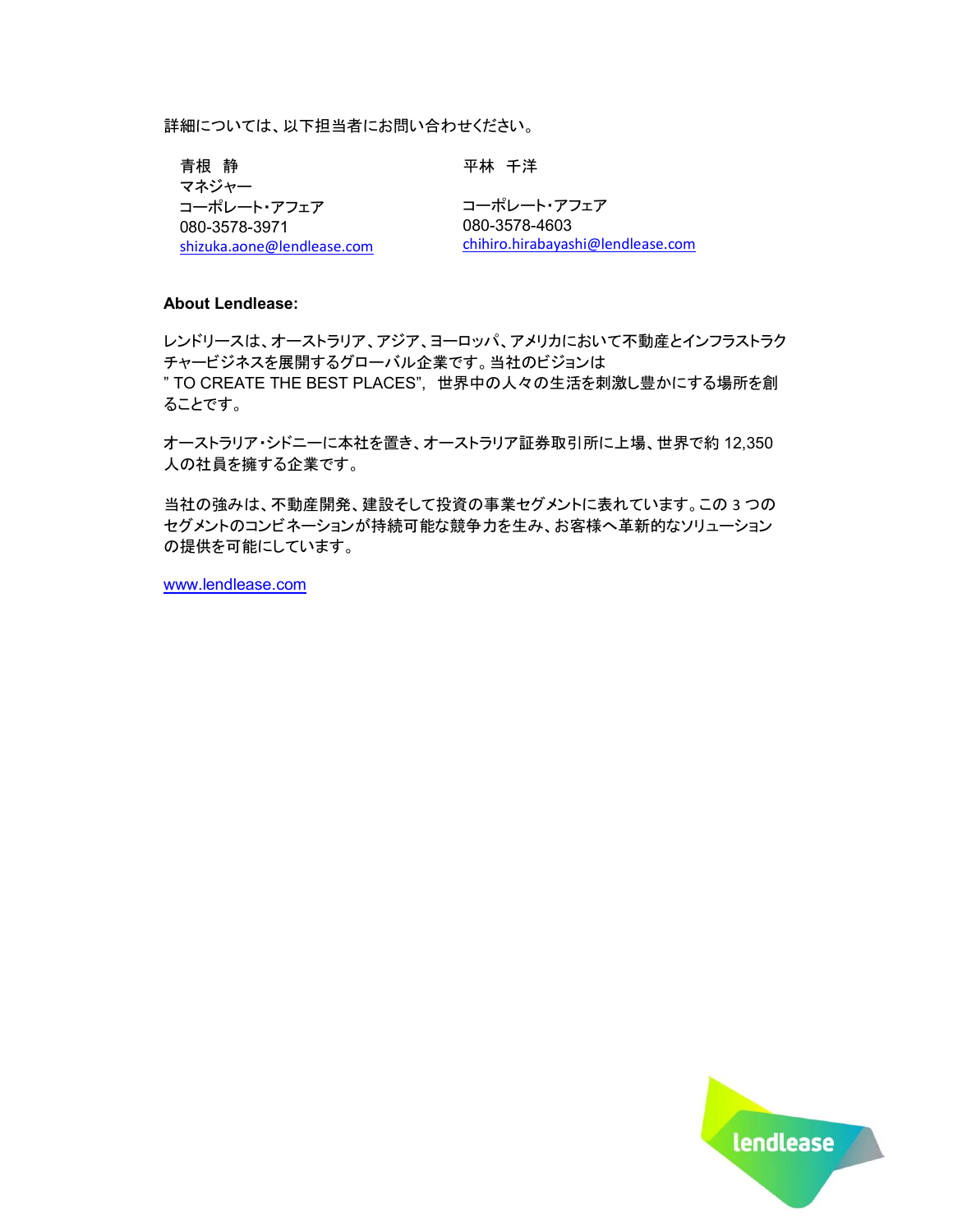# **MEDIA RELEASE**

## Lendlease receives the highest "Eruboshi" certification for promoting women's participation and advancement at the workplace

Tokyo, 30 July 2018 – Lendlease was accorded the highest certification "Eruboshi Level 3" by Japan's Minister of Health, Labour and Welfare. The certification is in recognition of Lendlease's efforts in promoting women's role and providing them with career advancement opportunities within the organisation.

The "Eruboshi" certification rewards outstanding companies which support and adopt fair employment practices under The Act to Promote the Active Participation of Women in the Workplace, which came into force on April 1, 2016. There are three levels of certification which include criteria such as recruitment, continued employment, working hours, proportion of women in managerial role and different career options. Lendlease in Japan was conferred the highest level, "Level 3".

At Lendlease, we believe in creating places that support our employees' needs, priorities and lifestyles. Some of the key initiatives which Lendlease had implemented include providing flexibility empowering employees to better manage work-life and family life demands as well as career advancement opportunities.

Lendlease Japan's Managing Director, Andrew Gauci said, "We are honoured by the Minister of Health, Labour and Welfare's recognition of Lendlease's commitment to providing equal opportunities to all its employees. This certification reaffirms our resolve to building a conducive environment for all individuals to thrive and excel."

It is widely acknowledged that the construction industry is a male dominant industry, which makes Lendlease's achievement in obtaining this certification an important success for the industry.

"Being able to attract more women into the industry and supporting their development into senior roles, will give us a bigger talent pool and greater diversity to tap on to alleviate the current shortage of skilled workers that enables modern day businesses to rise to today's challenges," adds Andrew.

One of the ladies who had excelled in her role is Ms Junko Miyamoto. She joined Lendlease eight years ago as an Administrator and today is an Engineer and Deputy Project Manager with the Project Management & Construction unit.

"I am grateful to Lendlease and its management team for believing in me and giving me the opportunity to upskill myself, learn on the job and prove that women are just as capable as their male counterparts in this industry," says Ms Junko Miyamoto.

Lendlease strives to create work environments that both respect the individuality and determination of women and all other employees; and foster a sense of fulfillment and job satisfaction.